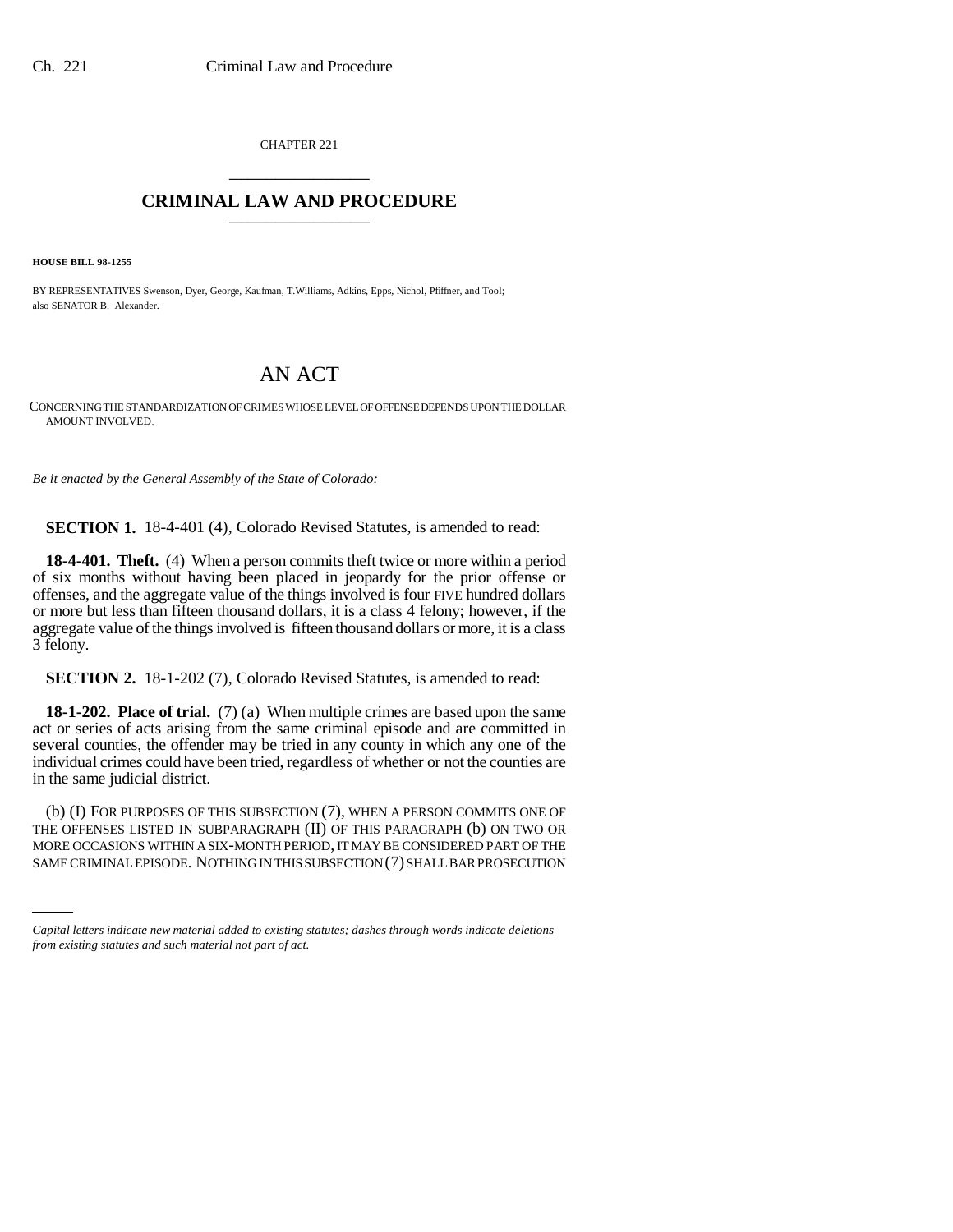OF AN OFFENSE THAT COULD HAVE BEEN JOINED IN ANOTHER PROSECUTION.

(II) THE PROVISIONS OF SUBPARAGRAPH (I) OF THIS PARAGRAPH (b) SHALL APPLY TO THE FOLLOWING OFFENSES:

(a) THEFT, AS DEFINED IN SECTION 18-4-401;

(b) THEFT OF RENTAL PROPERTY, AS DEFINED IN SECTION 18-4-402;

(c) THEFT BY RECEIVING, AS DEFINED IN SECTION 18-4-410;

(d) CRIMINAL MISCHIEF, AS DEFINED IN SECTION 18-4-501;

(e) FRAUD BY CHECK, AS DEFINED IN SECTION 18-5-205;

(f) DEFRAUDING A SECURED CREDITOR OR DEBTOR, AS DEFINED IN SECTION 18-5-206;

(g) FAILURE TO PAY OVER ASSIGNED ACCOUNTS, AS DEFINED IN SECTION 18-5-502;

(h) CONCEALMENT OR REMOVAL OF SECURED PROPERTY, AS DEFINED IN SECTION 18-5-504;

(i) FAILURE TO PAY OVER PROCEEDS, AS DEFINED IN SECTION 18-5-505;

(j) UNAUTHORIZED USE OF A FINANCIAL TRANSACTION DEVICE, AS DEFINED IN SECTION 18-5-702;

(k) COMPUTER CRIME, AS DEFINED IN SECTION 18-5.5-102;

(l) PROCURING FOOD OR ACCOMMODATION WITH INTENT TO DEFRAUD, AS DEFINED IN SECTION 12-44-102, C.R.S.;

(m) TRAFFICKING IN FOOD STAMPS, AS DEFINED IN SECTION 26-2-306, C.R.S.;

(n) UNLAWFUL USE OF A PATIENT PERSONAL NEEDS TRUST FUND, AS DEFINED IN SECTION 26-4-504, C.R.S.;

(o) CRIMINAL TAMPERING WITH A MOTOR VEHICLE, AS DEFINED IN SECTION 42-5-103, C.R.S.;

(p) THEFT OF MOTOR VEHICLE PARTS, AS DEFINED IN SECTION 42-5-104, C.R.S.;

(q) THEFT IN CONNECTION WITH ASSISTIVE TECHNOLOGY, AS DESCRIBED IN SECTION 6-1-409, C.R.S.;

(r) THEFT OF FARM PRODUCTS, AS DEFINED IN SECTION 12-16-118, C.R.S.;

(s) FRAUD IN CONNECTION WITH OBTAINING PUBLIC ASSISTANCE, AS DESCRIBED IN SECTION 26-1-127, C.R.S.; AND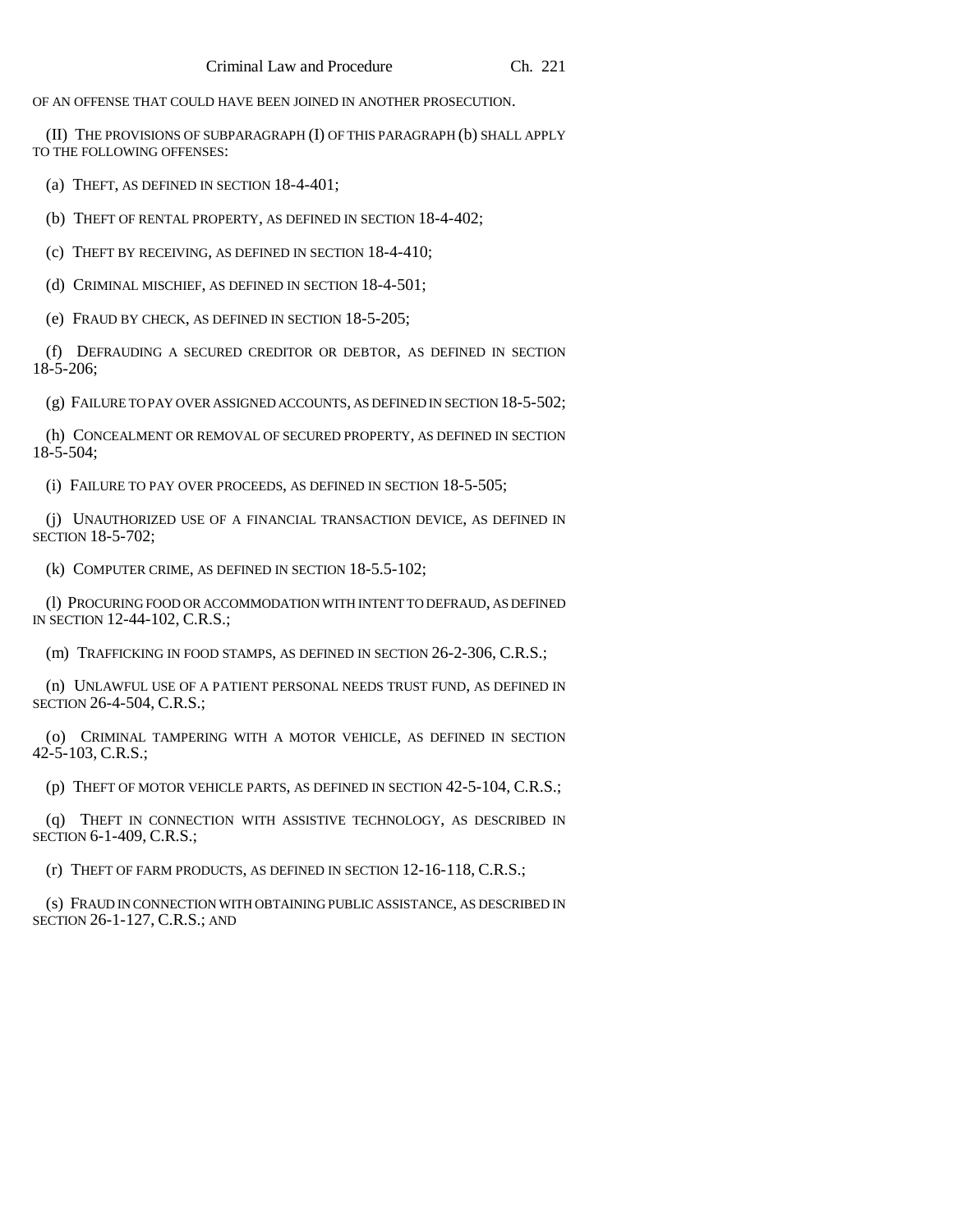(t) FRAUD IN CONNECTION WITH OBTAINING FOOD STAMPS, AS DESCRIBED IN SECTION 26-2-305, C.R.S.

**SECTION 3.** 18-4-402 (3), (4), and (6), Colorado Revised Statutes, are amended to read:

**18-4-402. Theft of rental property.** (3) Theft of rental property is a class 2 misdemeanor where the value of the property involved is one hundred dollars or more and is less than four FIVE hundred dollars.

(4) Theft of rental property is a class 5 felony where the value of the property involved is four FIVE hundred dollars or more but less than fifteen thousand dollars.

(6) When a person commits theft of rental property twice or more within a period of six months without having been placed in jeopardy for the prior offense or offenses, and the aggregate value of the property involved is four FIVE hundred dollars or more but less than fifteen thousand dollars, it is a class 5 felony; however, if the aggregate value of the property involved is fifteen thousand dollars or more, it is a class 3 felony.

**SECTION 4.** 18-4-410 (3), (4), and (6), Colorado Revised Statutes, are amended to read:

**18-4-410. Theft by receiving.** (3) Where the value of the thing involved is one hundred dollars or more but less than four FIVE hundred dollars, theft by receiving is a class 2 misdemeanor.

(4) Where the value of the thing involved is four FIVE hundred dollars or more but less than fifteen thousand dollars, theft by receiving is a class 4 felony.

(6) When the aggregate value of the thing or things involved is four FIVE hundred dollars or more and the person committing theft by receiving is engaged in the business of buying, selling, or otherwise disposing of stolen goods for a profit, theft by receiving is a class 3 felony.

**SECTION 5.** 18-4-501, Colorado Revised Statutes, is amended to read:

**18-4-501. Criminal mischief.** Any person who knowingly damages the real or personal property of one or more other persons in the course of a single criminal episode commits a class 3 misdemeanor where the aggregate damage to the real or personal property is less than one hundred dollars. Where the aggregate damage to the real or personal property is one hundred dollars or more but less than four FIVE hundred dollars, such person commits a class 2 misdemeanor. Where the aggregate damage to the real or personal property is four FIVE hundred dollars or more but less than fifteen thousand dollars, such person commits a class 4 felony. Where the aggregate damage to the real or personal property is fifteen thousand dollars or more, such person commits a class 3 felony.

**SECTION 6.** 18-5-205 (3) (b) and (3) (c), Colorado Revised Statutes, are amended to read: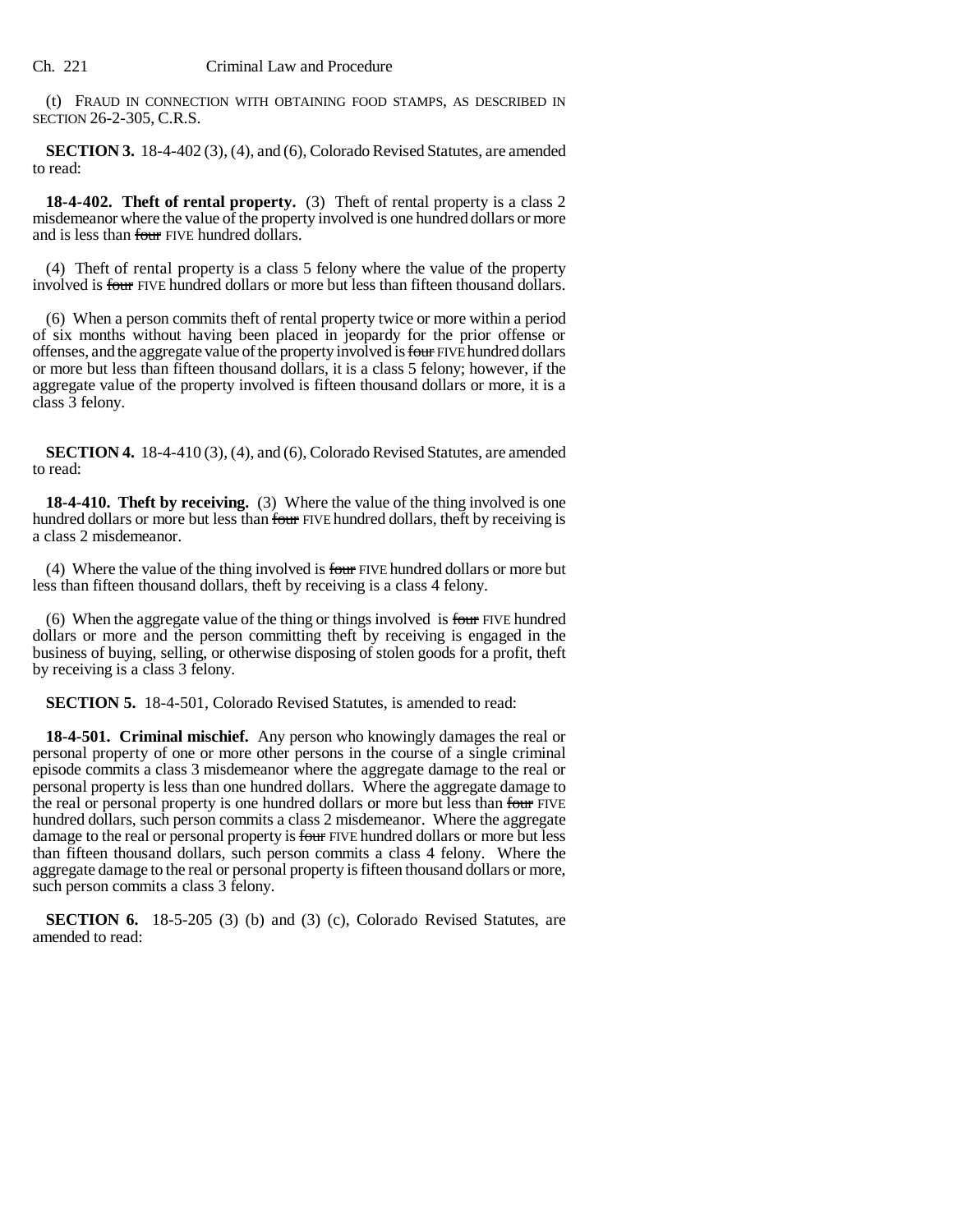#### **18-5-205. Fraud by check - definitions - penalties.** (3) Fraud by check is:

(b) A class 2 misdemeanor if the fraudulent check was for the sum of one hundred dollars or more and less than four FIVE hundred dollars or if the offender is convicted of fraud by check involving the issuance of two or more checks within any sixty-day period in the state of Colorado totaling one hundred dollars or more and less than four FIVE hundred dollars in the aggregate;

(c) A class 6 felony if the fraudulent check was for the sum of four FIVE hundred dollars or more, or if the offender is convicted of fraud by check involving the issuance of two or more checks within any sixty-day period in the state of Colorado totaling four FIVE hundred dollars or more in the aggregate, or if the offender has been twice previously convicted under this section or a former statute of this state of similar content and purport;

**SECTION 7.** 18-5-206 (1) (b), (1) (c), (2) (b), and (2) (c), Colorado Revised Statutes, are amended to read:

**18-5-206. Defrauding a secured creditor or debtor.** (1) If a person, with intent to defraud a creditor by defeating, impairing, or rendering worthless or unenforceable any security interest, sells, assigns, transfers, conveys, pledges, encumbers, conceals, destroys, or disposes of any collateral subject to a security interest:

(b) Such person commits a class 2 misdemeanor if the value of the collateral is one hundred dollars or more but less than four FIVE hundred dollars;

(c) Such person commits a class 5 felony if the value of the collateral is four FIVE hundred dollars or more but less than fifteen thousand dollars; and

(2) If a creditor, with intent to defraud a debtor, sells, assigns, transfers, conveys, pledges, buys, or encumbers a promissory note or contract signed by the debtor:

(b) Such creditor commits a class 2 misdemeanor if the amount owing on such note or contract is one hundred dollars or more but less than four FIVE hundred dollars;

(c) Such creditor commits a class 5 felony if the amount owing on such note or contract is four FIVE hundred dollars or more but less than fifteen thousand dollars; and

**SECTION 8.** 18-5-502, Colorado Revised Statutes, is amended to read:

**18-5-502. Failure to pay over assigned accounts.** Where, under the terms of an assignment of an account, as defined in section 4-9-106, C.R.S., the assignor, being permitted to collect the proceeds from the debtor, is to pay over to the assignee any of such proceeds and, after collection thereof, the assignor willfully and wrongfully fails to pay over to the assignee such proceeds amounting to one FIVE hundred dollars or more, he THE PERSON commits a class 5 felony. Where the amount of such proceeds withheld by the assignor is less than one FIVE hundred dollars, he THE PERSON commits a class 2 misdemeanor.

**SECTION 9.** 18-5-504, Colorado Revised Statutes, is amended to read: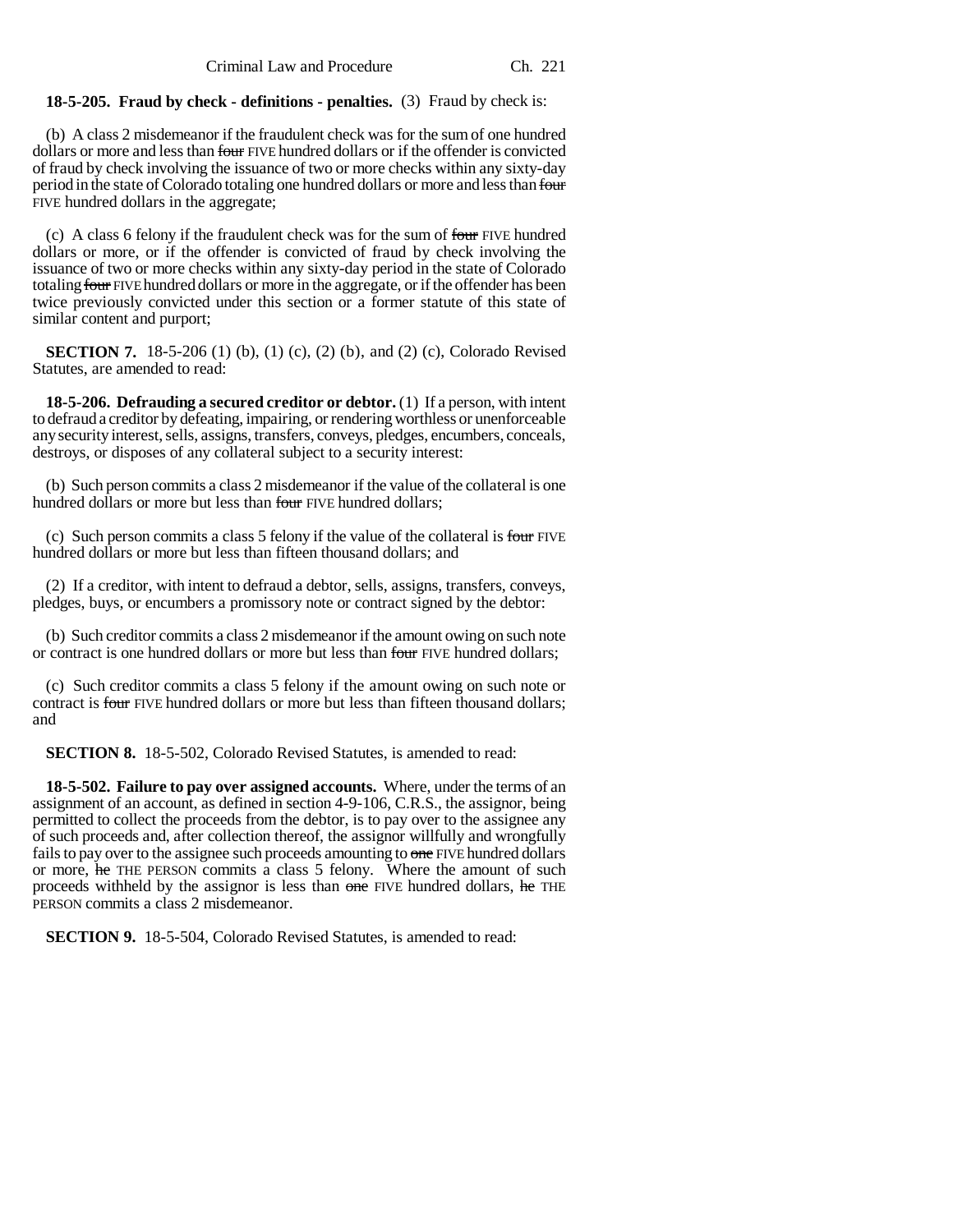#### Ch. 221 Criminal Law and Procedure

**18-5-504. Concealment or removal of secured property.** If a person who has given a security interest in personal property, as security interest is defined in section 4-1-201 (37), C.R.S., or other person with actual knowledge of such security interest, during the existence of the security interest, knowingly conceals or removes the encumbered property from the state of Colorado without written consent of the secured creditor, he THE PERSON commits a class 5 felony where the value of the property concealed or removed is one FIVE hundred dollars or more. Where the value of the property concealed or removed is less than one FIVE hundred dollars, he THE PERSON commits a class 2 misdemeanor.

**SECTION 10.** 18-5-505, Colorado Revised Statutes, is amended to read:

**18-5-505. Failure to pay over proceeds unlawful.** Where, under the terms of any instrument creating a security interest in personal property, as security interest is defined in section 4-1-201 (37), C.R.S., the person giving the security interest and retaining possession of the encumbered property and having liberty of sale or other disposition, is required to account to the secured creditor for the proceeds of such sale or other disposition, and willfully and wrongfully fails to pay to the secured creditor the amounts due on account thereof, the person giving the security interest commits a class 5 felony where the amount of the proceeds withheld is one FIVE hundred dollars or more. If the amount of the proceeds withheld is less than one FIVE hundred dollars, he THE PERSON commits a class 2 misdemeanor.

**SECTION 11.** 18-5-702 (3) (b) and (3) (c), Colorado Revised Statutes, are amended to read:

**18-5-702. Unauthorized use of a financial transaction device.** (3) Unauthorized use of a financial transaction device is:

(b) A class 2 misdemeanor if the value of the cash, credit, property, or services obtained or of the financial payments made is one hundred dollars or more but less than four FIVE hundred dollars:

(c) A class 5 felony if the value of the cash, credit, property, or services obtained or of the financial payments made is four FIVE hundred dollars or more but less than fifteen thousand dollars;

**SECTION 12.** 18-5.5-102 (3), Colorado Revised Statutes, is amended to read:

**18-5.5-102. Computer crime.** (3) If the loss, damage, or thing of value taken in violation of this section is less than one hundred dollars, computer crime is a class 3 misdemeanor; if one hundred dollars or more but less than four FIVE hundred dollars, computer crime is a class 2 misdemeanor; if four FIVE hundred dollars or more but less than fifteen thousand dollars, computer crime is a class 5 felony; if fifteen thousand dollars or more, computer crime is a class 3 felony.

**SECTION 13.** 12-44-102, Colorado Revised Statutes, is amended to read:

**12-44-102. Defrauding an innkeeper.** Any person who, with intent to defraud, procures food or accommodations from any public establishment, without making payment therefor in accordance with his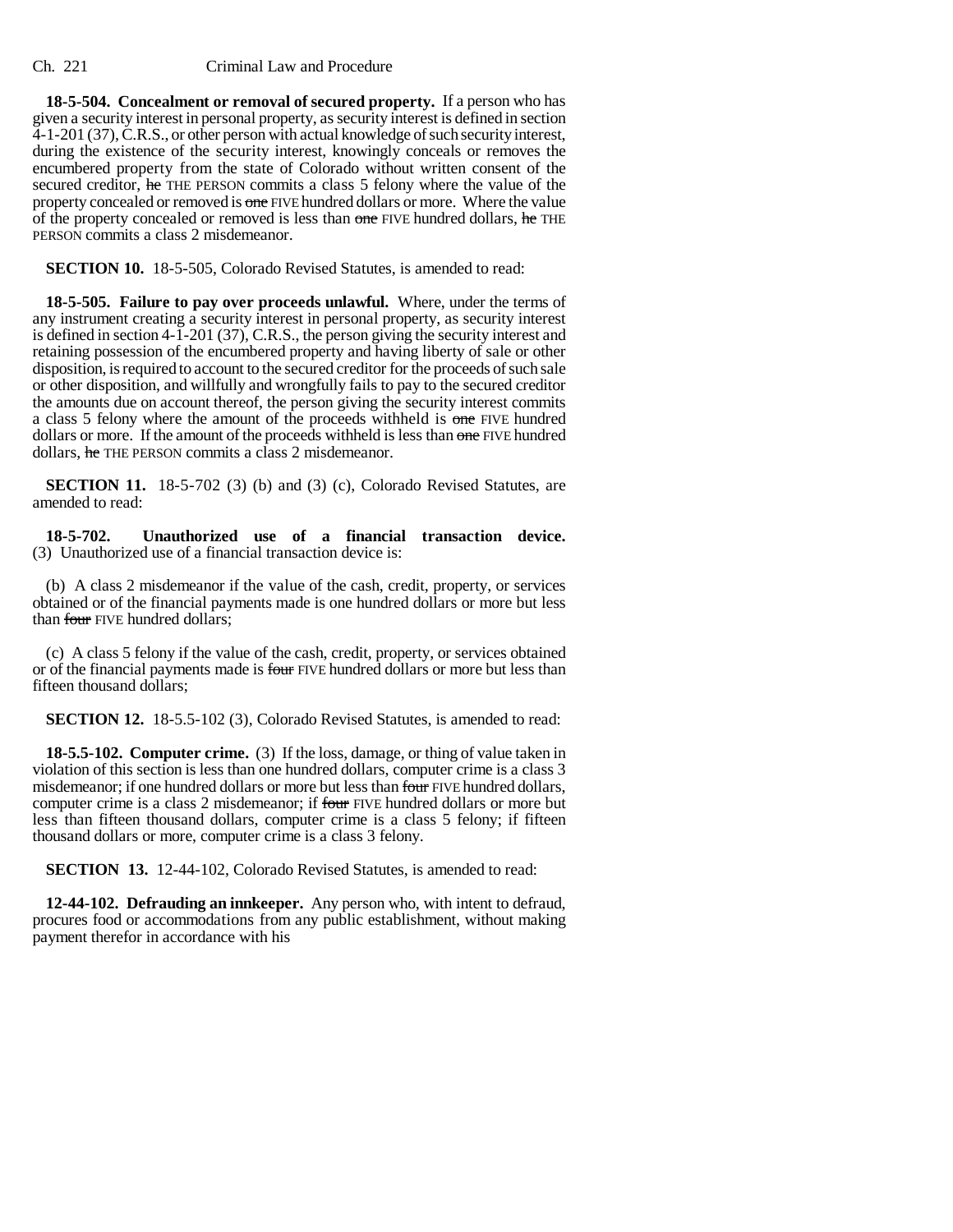Criminal Law and Procedure Ch. 221

OR HER agreement with such public establishment, is guilty of a misdemeanor if the total amount due under such agreement is fifty FIVE HUNDRED dollars or less and, upon conviction thereof, shall be punished by a fine of not more than five hundred dollars, or by imprisonment in the county jail for not more than ninety days, or by both such fine and imprisonment; and, if the amount due under such agreement is more than fifty FIVE HUNDRED dollars, such person commits a class 6 felony and shall be punished as provided in section 18-1-105, C.R.S.

**SECTION 14.** 26-2-306 (2) (b), (2) (c), and (3), Colorado Revised Statutes, are amended to read:

**26-2-306. Trafficking in food stamps.** (2) Trafficking in food stamps is:

(b) A class 2 misdemeanor under section 18-1-106, C.R.S., if the value of the food stamps is one hundred dollars or more but less than four FIVE hundred dollars;

(c) A class 4 felony under section 18-1-105, C.R.S., if the value of the food stamps is four FIVE hundred dollars or more but less than fifteen thousand dollars;

(3) When a person commits the offense of trafficking in food stamps twice or more within a period of six months without having been placed in jeopardy for the prior offense or offenses and the aggregate value of the food stamps involved is four FIVE hundred dollars or more but less than fifteen thousand dollars, it is a class 4 felony; however, if the aggregate value of the food stamps involved is fifteen thousand dollars or more, it is a class 3 felony.

**SECTION 15.** 26-4-504 (8) (d) (II) and (8) (d) (III), Colorado Revised Statutes, are amended to read:

**26-4-504. Personal needs benefits - amount - patient personal needs trust fund required - funeral and burial expenses - penalty for illegal retention and use.** (8) (d) Unlawful use of a patient personal needs trust fund is:

(II) A class 2 misdemeanor, if the amount involved is one hundred dollars or more but less than four FIVE hundred dollars;

(III) A class 4 felony, if the amount involved is four FIVE hundred dollars or more but less than fifteen thousand dollars;

**SECTION 16.** 42-5-103 (2) (a) and (2) (b), Colorado Revised Statutes, are amended to read:

**42-5-103. Tampering with a motor vehicle.** (2) Tampering with a motor vehicle is:

(a) A class 2 misdemeanor if the damage is less than four FIVE hundred dollars;

(b) A class 5 felony if the damage is four FIVE hundred dollars or more but less than fifteen thousand dollars;